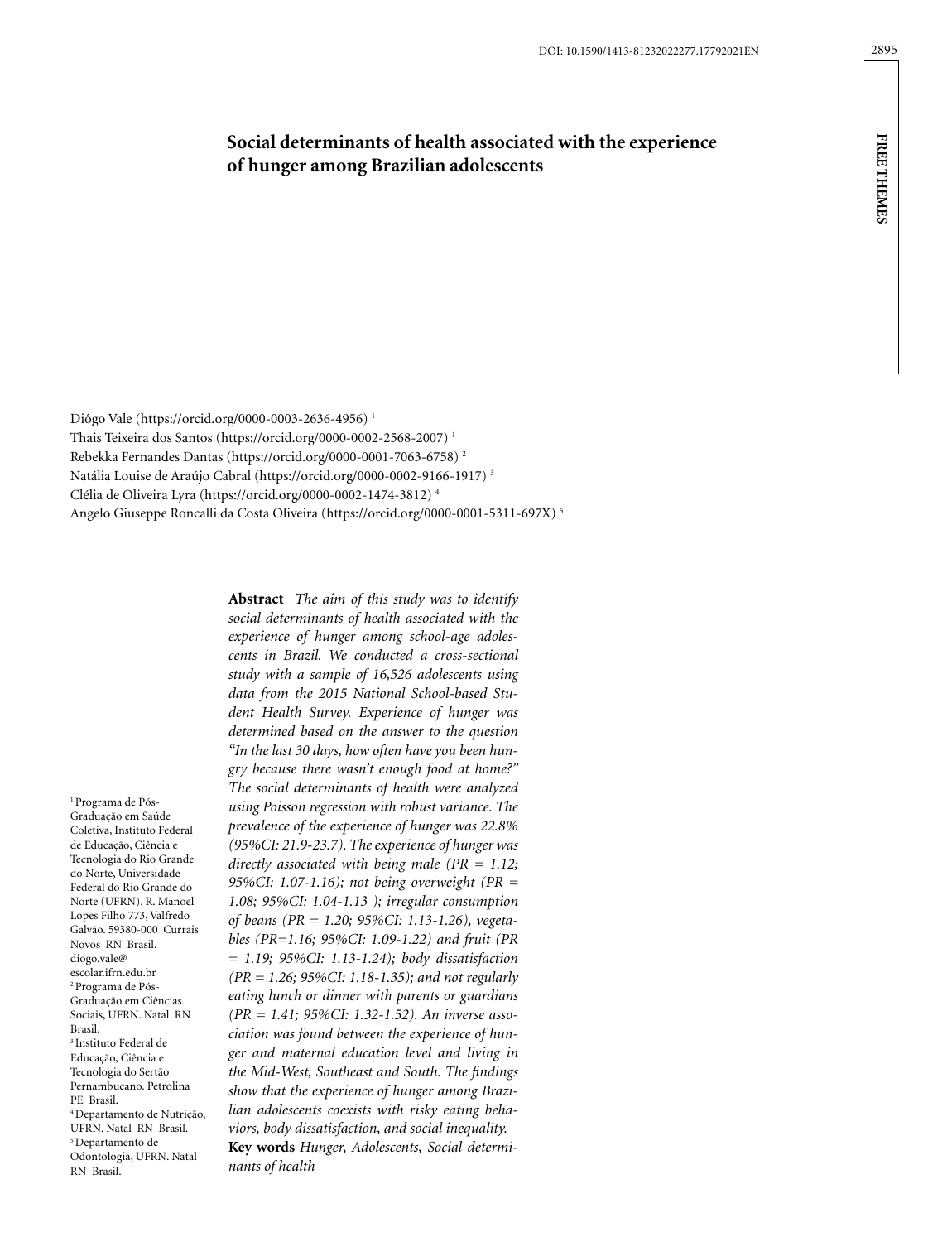## **Introduction**

Adolescence is a period of physical and psychological development characterized by changes in the body and peer group relations<sup>1-6</sup>. In Brazil, despite the creation of the Child and Adolescent Statute<sup>7</sup> (Law 8069/90) to protect the rights of this group, problems during this phase of health vulnerability are aggravated by the socioeconomic inequalities facing a large proportion of adolescents<sup>8</sup>. One way of recognizing these unequal and unfair realities, which constitute social determinants of health, is to identify the experience of hunger or difficulty accessing adequate food among this group<sup>9,10</sup>, otherwise known as food and nutrition insecurity<sup>11</sup>.

The concept of food and nutrition insecurity gained greater visibility after the creation of the Organic Law on Food and Nutrition Security, which sets out strategies to guarantee the right to adequate food<sup>12</sup>. Food insecurity among adolescents is associated with poor infrastructure and low levels of human capital, income, employment, social support and education $10,13-15$ , which are categorized as structural and intermediary determinants of health<sup>16,17</sup>.

Researchers began to investigate the denial of the right to food in Brazil from the perspective of food and nutrition insecurity in the 1990s. At the beginning of the twentieth century, the problem was assessed using different categories of hunger. However, hunger was normalized and it was only later that the condition was assigned the status of a social problem by researchers such as Josué de Castro, author of *Geography of Hunger*, published in 1946<sup>18</sup>. Maria do Carmo Freitas<sup>19</sup> discussed hunger as a public health problem in her work *Agonia da Fome* (The Agony of Hunger), highlighting that it was caused by processes of social exclusion and revealed "in every context of political and economic domination". Hunger is a complex and multifactorial social phenomenon and should therefore be monitored in different contexts in Brazil, especially considering that the situation is worsening due to increasing social vulnerability caused by the current sociopolitical context $2^{20}$ .

Given the urgency of developing actions to tackle this problem in Brazil, it is important to investigate how hunger manifests itself in different contexts (individual, household and regional) and the relationship with behavioral, physical and social factors $21$ . It is important to highlight that in recent studies hunger is described as severe food insecurity, which negatively affects nutrition and food outcomes<sup>22,23</sup>.

The prevalence of severe food insecurity in Brazilian households dropped from 9.5% in 2004 to 4.2% in 2013. However, the rate has begun to rise again, reaching 9% in 2020<sup>20</sup>. The prevalence of severe food insecurity and its social and physical effects is higher among structurally vulnerable groups, such as children, adolescents, women and older persons $24$ . The findings of the 2017-2018 national household budget survey illustrate different levels of vulnerability across Brazil, showing that the prevalence of severe food insecurity was higher in households with children and/or adolescents<sup>25</sup>.

Hence, it is evident that adolescents are one of the most vulnerable groups in Brazil and therefore more likely to experience hunger. This is confirmed by the literature, including a study with adolescents living in municipalities with a low human development index in Brazil's semi-arid region conducted in 2005 showing that the prevalence of severe food insecurity among this group was between  $34.0\%$  and  $48.8\%$ <sup>26</sup>. In addition, a survey of state capitals conducted between 2011 and 2012 estimated that prevalence of severe food insecurity was 2.6% among adolescents and 13.9% among those whose mothers were illiterate<sup>27</sup>.

The evidence of food insecurity among adolescents warrants further research at national level to inform food and nutrition surveillance<sup>28</sup> aimed at identifying the most vulnerable groups and associations between hunger and different factors, such as nutritional status, behavior and living standards. These studies can generate quality data to inform policies and actions to address food insecurity and guarantee the right to adequate food among this age group. The aim of this study was therefore to identify social determinants of health associated with the experience of hunger among school-age adolescents.

## **Methods**

#### **Study design and data**

We conducted a cross-sectional study using microdata<sup>29</sup> from Sample 2 of the 2015 National School-based Student Health Survey (PeNSE 2015). The questionnaire-based survey was performed by the Brazilian Institute of Geography and Statistics (IBGE) in conjunction with the Ministry of Health and Ministry of Education.

The sample consisted of students regularly attending private and public schools in urban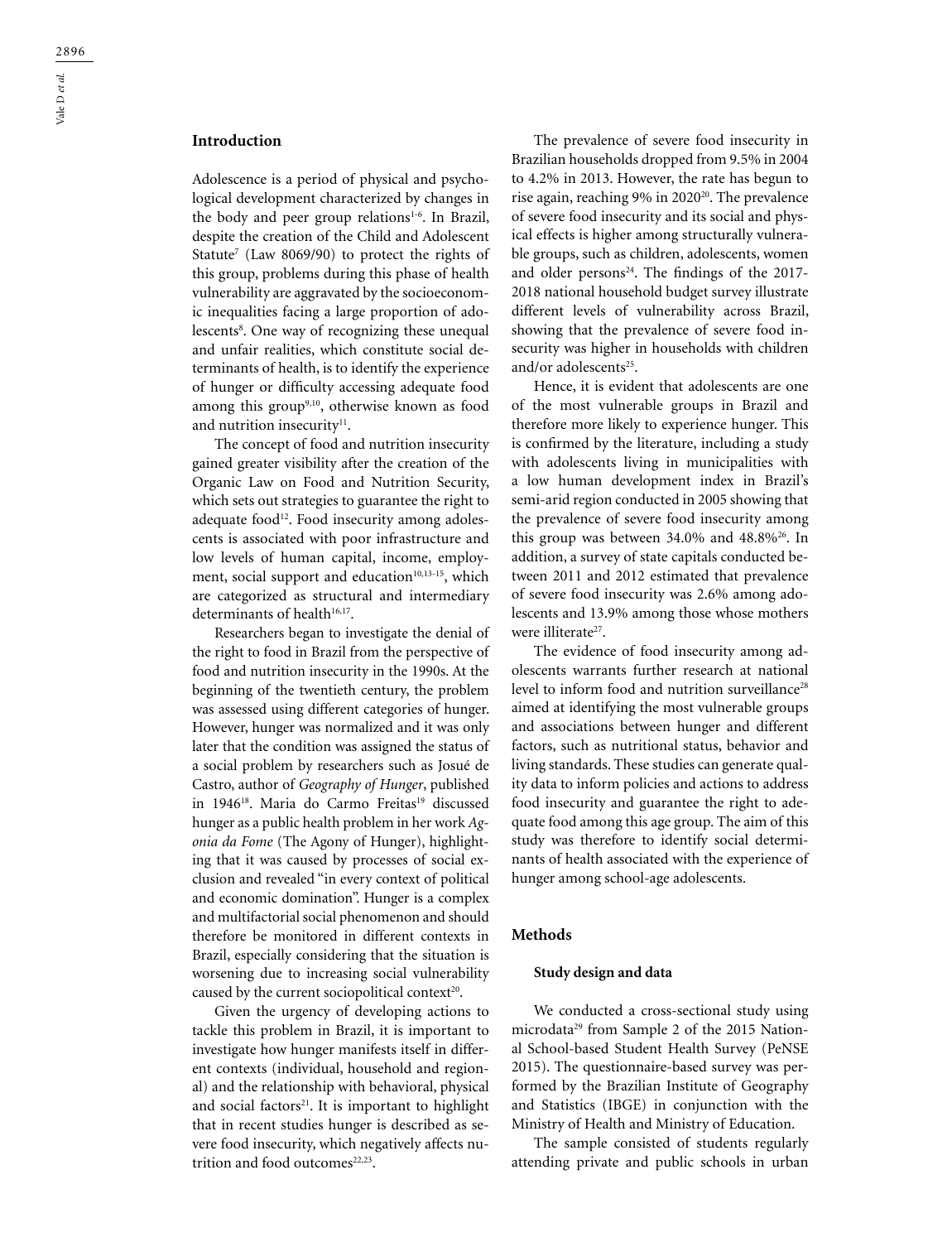2897

and rural areas between the sixth year of junior high school and third year of high school. A total of 16,608 questionnaires were completed, 16,556 of which were considered valid. Sample 1 permitted comparisons with national and international indicators for this age group, unlike Sample 1, which only represented students in the ninth year of junior high school<sup>30</sup>.

The survey used a cluster sampling approach involving the following stages: 1) division of the sample area into strata; 2) random selection of schools in each strata (primary sampling unit); and 3) random selection of classes in each school (secondary sampling unit). All students in the selected classes were invited to participate in the survey. The sample size for each stratum was calculated using the following parameters: sampling error of 3% at a 95 percent level of confidence, estimated prevalence of 50%, and sample design effect of "3" in the first stage. This made it possible to estimate the population parameters for each of the country's five regions (North, Northeast, Southeast, South and Mid-West) and Brazil as a whole<sup>30</sup>.

The data were collected between April and September 2015 using a self-administered electronic questionnaire. Further details on the methodology and sample design can be found in the survey report published by the IBGE30.

The present study used data obtained from the IBGE database on 16,526 students who answered the dependent variable question, representing only 30 losses (0.18%) in relation to the original survey sample.

#### **Study variables**

The dependent variable was the experience of hunger, derived from the question "In the last 30 days, how often have you been hungry because there wasn't enough food at home?" The possible answers were: (a) "never", (b) "rarely", (c) "sometimes", (d) "most of the time", and (e) "always". Outcome (0), "Hasn't experienced hunger in the last month", was derived from the answer "never" and the answers b, c, d, e were grouped together to provide the outcome (1), "Experienced hunger in the last month".

In order to gain a better understanding of the inherent complexity of adolescence $31$ , the independent variables represented dimensions of the social determinants of health model adapted to adolescent dietary patterns and nutrition, which encompasses eating behaviors and body dissatisfaction<sup>31</sup> (Chart 1).

For the variables food consumption and eating routines, "regular" was defined as at least five days a week. Nutritional status was assessed based on weight and height, measured by trained interviewers using an electronic scale and portable stadiometer in a private room after the respondent has completed the questionnaire. These data were not collected from students who were unable or refused to undergo anthropometric measurements. Weight and height were measured twice and when the second measurement was different, a third measurement was taken. Only one measurement was recorded for each variable<sup>32</sup>.

Nutritional status was classified based on the BMI-for-age percentile for 10 to 19 years, 11 months and 29 days. Body mass index (BMI) was calculated using the following formula: [weight (kg)/height<sup>2</sup> (m)]. Excess weight, thinness and short stature were assessed based on weight, height, age and sex using the WHO AnthroPlus software<sup>33</sup> to calculate z-scores. We adopted the WHO Child Growth Standards<sup>34</sup> as the reference for BMI-for-age (BMI/A) and height-for-age (H/A). Nutritional status was classified according to the thresholds for individuals aged between 10 and 19 years, 11 months and 29 days recommended by Brazil's Food and Nutritional Surveillance System (SISVAN)<sup>35</sup>.

### **Ethical aspects**

The PeNSE 2015 was approved by the National Research Ethics Committee (CONEP) on 30 March 2015 (code 1.006.467). Just like the other editions (2009 and 2012), the survey provided valuable data for studies investigating risk factors for non-communicable chronic diseases<sup>30</sup>. The present study used data made available by the IBGE and was conducted in accordance with ethical norms and standards for research involving human subjects set out in National Health Council Resolution 510 (April 7 2016)<sup>36</sup>.

#### **Data analysis**

The descriptive statistics (prevalence ratios and their respective 95% confidence intervals) were analyzed using SPSS version 20<sup>37</sup>. The statistical significance ( $p < 0.05$ ) of differences in the frequencies of the experience of hunger was determined using Pearson's chi-square test.

The association between the experience of hunger and the independent variables was tested by performing Poisson regression using Sta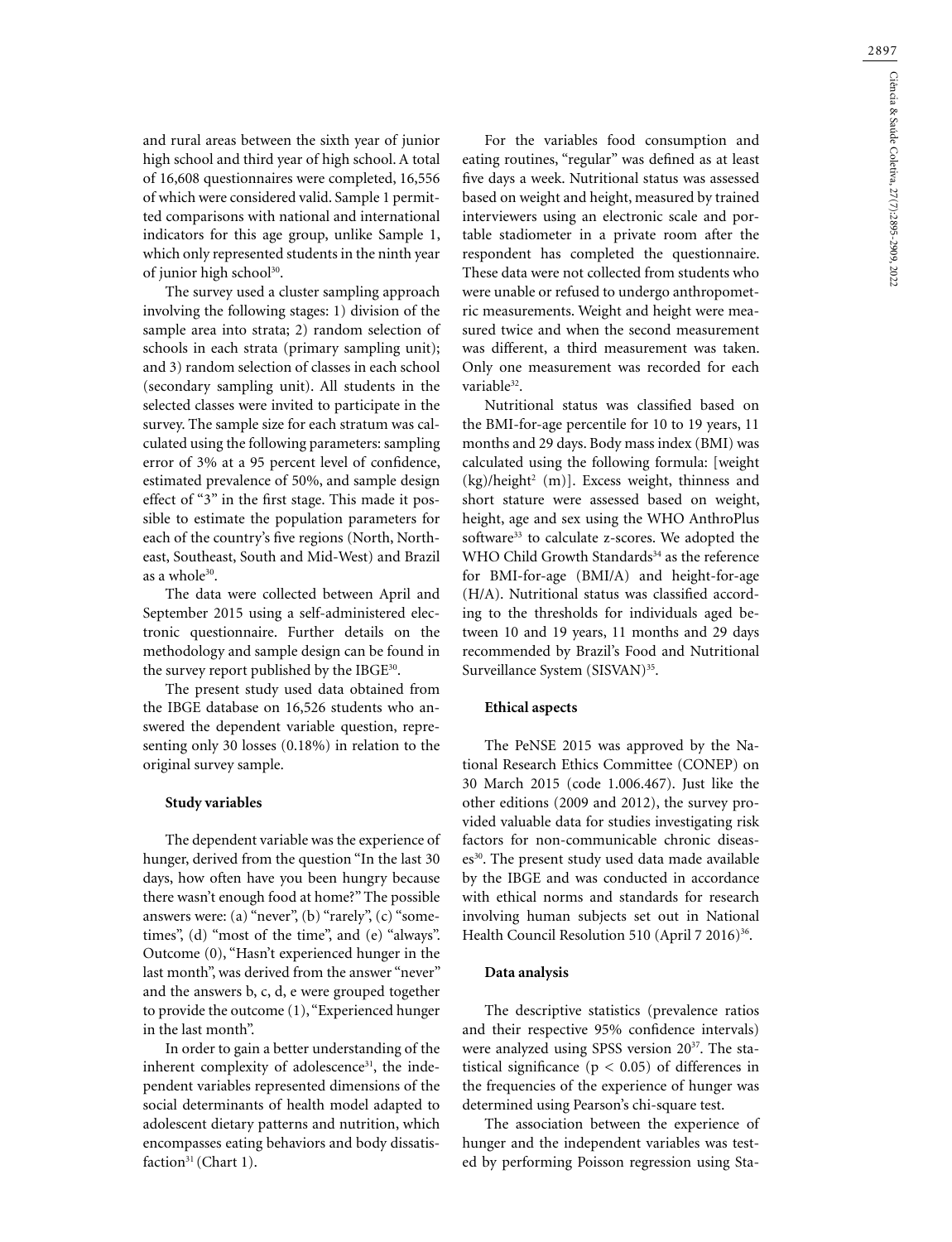ta 13.0 (StataCorp LP, College Station, United States)<sup>38</sup>. The answer "Hasn't experienced hunger in the last month" was the reference category for the dependent variable in the Poisson regression models.

First, we performed bivariate Poisson regression (Model 1), estimating crude prevalence ratios (PR) and their respective 95% confidence intervals (95% CI). Only variables with a p-value of < 0.02 were retained in the multivariate Pois-

**Chart 1.** Independent variables included in the model to test factors associated with the experience of hunger among Brazilian adolescents, based on the dimensions of social determinants of health model adapted to adolescent dietary patterns and nutrition.

| Dimension/characteristic/variable                              | Description                                                                                                                                                                                            |
|----------------------------------------------------------------|--------------------------------------------------------------------------------------------------------------------------------------------------------------------------------------------------------|
| Socioeconomic status and individual and family characteristics |                                                                                                                                                                                                        |
| Sociodemographic                                               |                                                                                                                                                                                                        |
| Sex                                                            | Male or female                                                                                                                                                                                         |
| Color/race                                                     | Self-declares white or non-white (black, yellow, brown or                                                                                                                                              |
|                                                                | indigenous).                                                                                                                                                                                           |
| Age group                                                      | 10-14 years or 15-19 years at the time of data collection.                                                                                                                                             |
| Work                                                           | Working at the time of data collection.                                                                                                                                                                |
| Family                                                         |                                                                                                                                                                                                        |
| Maternal education level                                       | Maternal education level at the time of data collection:<br>no basic qualifications, literate, junior high, high school,<br>higher education.                                                          |
| Number of people living in the household                       | Living in a household with five or more people, or up to<br>four people.                                                                                                                               |
| Sociopolitical and economic context                            |                                                                                                                                                                                                        |
| Sample area                                                    |                                                                                                                                                                                                        |
| Macro region                                                   | Region of residence at the time of data collection: North,<br>Northeast, Southeast, South, Mid-west.                                                                                                   |
| Physical, behavioral and psychosocial factors                  |                                                                                                                                                                                                        |
| Nutritional status                                             |                                                                                                                                                                                                        |
| Thinness                                                       | Thinness or extremely thin $(BMI/A < Z$ -score -2) <sup>35</sup> .                                                                                                                                     |
| Excess weight                                                  | Overweight and obese (BMI/A $\geq$ Z-score +1) <sup>35</sup> .                                                                                                                                         |
| Short stature                                                  | Short or very short stature-for-age or extremely thin<br>$(H/A < Z$ -score -2) <sup>35</sup> .                                                                                                         |
| Food consumption                                               |                                                                                                                                                                                                        |
| Regular consumption of beans                                   | Eats beans at least five days a week.                                                                                                                                                                  |
| Regular consumption of legumes and vegetables                  | Eats legumes or vegetables at least five days a week.<br>Examples: lettuce, squash, broccolis, onion, carrots, kale,<br>spinach, cucumber, tomato etc. Potatoes and cassava not<br>included            |
| Regular consumption of fruit                                   | Eats fresh fruit or fruit salad at least five days a week.                                                                                                                                             |
| Regular consumption fried savory snacks                        | Eats fried savory snacks at least five days a week. Examples:<br>French fries (not including chips) or fried savory snacks<br>such as chicken thighs, fried kibbeh, fried pasty, been<br>fritter, etc. |
| Regular consumption of sweets                                  | Eats sweets (candy, chocolate, gum, bonbons or lollipops)<br>at least five days a week.                                                                                                                |
| Regular consumption soft drinks                                | Eats soft drinks at least five days a week.                                                                                                                                                            |
| Regular consumption of savory ultra-processed<br>foods         | Eats industrialized/ultra-processed foods (hamburger,<br>ham, mortadella, salami, sausage, hotdog, instant noo-<br>dles, packaged savory snacks, and crackers) at least five<br>days a week.           |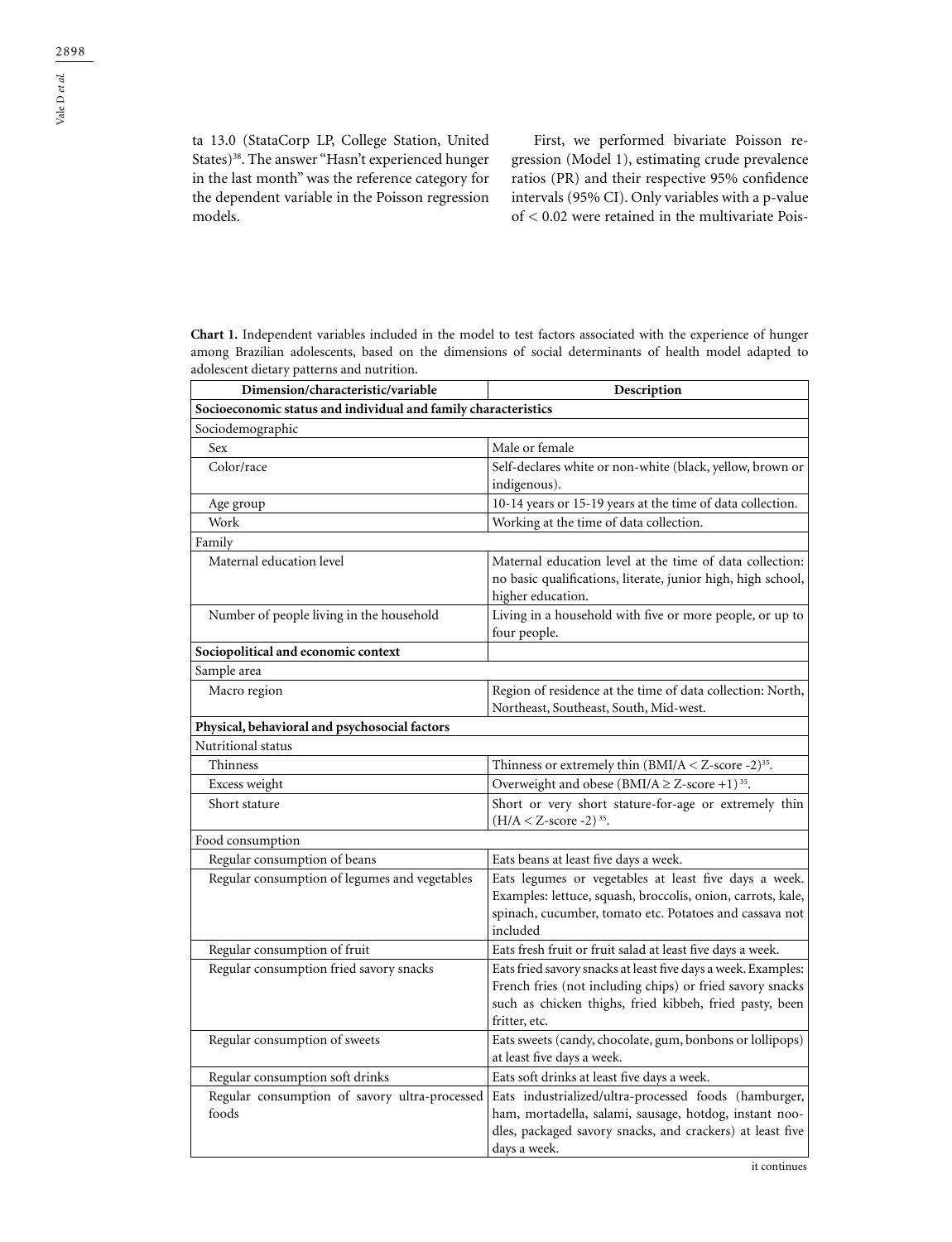son regression model with robust variance. This approach was adopted based on the recommendations for this type of modelling $39-41$  to ensure a best-fitting final model (Model 2). Only variables with a p-value of  $< 0.05$  were retained in the final adjusted model (Model 2). The adjusted prevalence ratios of the variables retained in this model were calculated together with their respective 95% confidence intervals.

The analyses were performed taking into account PeNSE 2015's complex sampling design using the SPSS Complex Samples module and Stata 13.0 survey data analysis command (svy) to incorporate the post-stratification weights in order to correct for the effect of clustering the primary sampling units (design effect).

### **Results**

Most of the adolescents were male, non-white, aged between 15 and 19 years, not working, did not know their mother's education level, lived in households with up to four people, and were from the Southeast. The prevalence of the experience of hunger among the sample was 22.8% (95%CI: 21.9-23.7%) (Table 1).

Prevalence of the experience of hunger was higher among respondents who were non-white (23.6%); whose mothers had no basic qualifications (30.4%); who lived in the North (27.0%); who did not eat beans, legumes and vegetables, and fruit regularly (27.0%, 25.4%, and 25.1%, respectively); who did not eat lunch or dinner regularly with parents or guardians (30.4%); and who were indifferent to or dissatisfied with their bodies (28.9% and 26.9%, respectively) (Table 1).

The following variables maintained their association with the experience of hunger in the bivariate Poisson regression model (Model 1): region representative of the sociopolitical and economic context; markers of socioeconomic status and individual and family characteristics (sex, maternal education level); and physical, behavioral and psychosocial factors (excess weight, regular consumption of beans, regular consumption of legumes and vegetables, regular consumption of fruit, regularly eating lunch or dinner with parents or guardians, and body dissatisfaction) (Table 2).

In the multivariate model (Model 2), the likelihood of the experience of hunger was associated with socioeconomic status and individual and family characteristics, being 12% higher in males than in females and 33% lower among individuals whose mothers had completed higher education than in those whose mothers had no basic qualifications. The latter reveals an inversely proportional relationship between maternal education level and the experience of hunger. With regard to sociopolitical and economic context, students living in the North were more likely to experience hunger than those living in other regions.

| <b>Chart 1.</b> Independent variables included in the model to test factors associated with the experience of hunger |
|----------------------------------------------------------------------------------------------------------------------|
| among Brazilian adolescents, based on the dimensions of social determinants of health model adapted to               |
| adolescent dietary patterns and nutrition.                                                                           |

| Dimension/characteristic/variable                             | Description                                                                                                                                 |
|---------------------------------------------------------------|---------------------------------------------------------------------------------------------------------------------------------------------|
| Eating routines                                               |                                                                                                                                             |
| Regularly eats breakfast                                      | Eats breakfast at least five days a week.                                                                                                   |
| Regularly eats lunch or dinner with parents or guard-<br>ians | Eats lunch or dinner with mother, father or guardian at<br>least five days a week.                                                          |
| Eats while watching television or studying                    | Eats while watching TV or studying at least five days a<br>week.                                                                            |
| Ate fast food in the last week                                | Eats in fast food restaurants (diners, hotdog stands, pizza<br>parlor, etc.) at least five days a week.                                     |
| Body image                                                    |                                                                                                                                             |
| Body satisfaction                                             | Satisfaction with their body at the time of data collection:<br>satisfied/very satisfied, indifferent, dissatisfied/very dis-<br>satisfied. |

Source: Authors.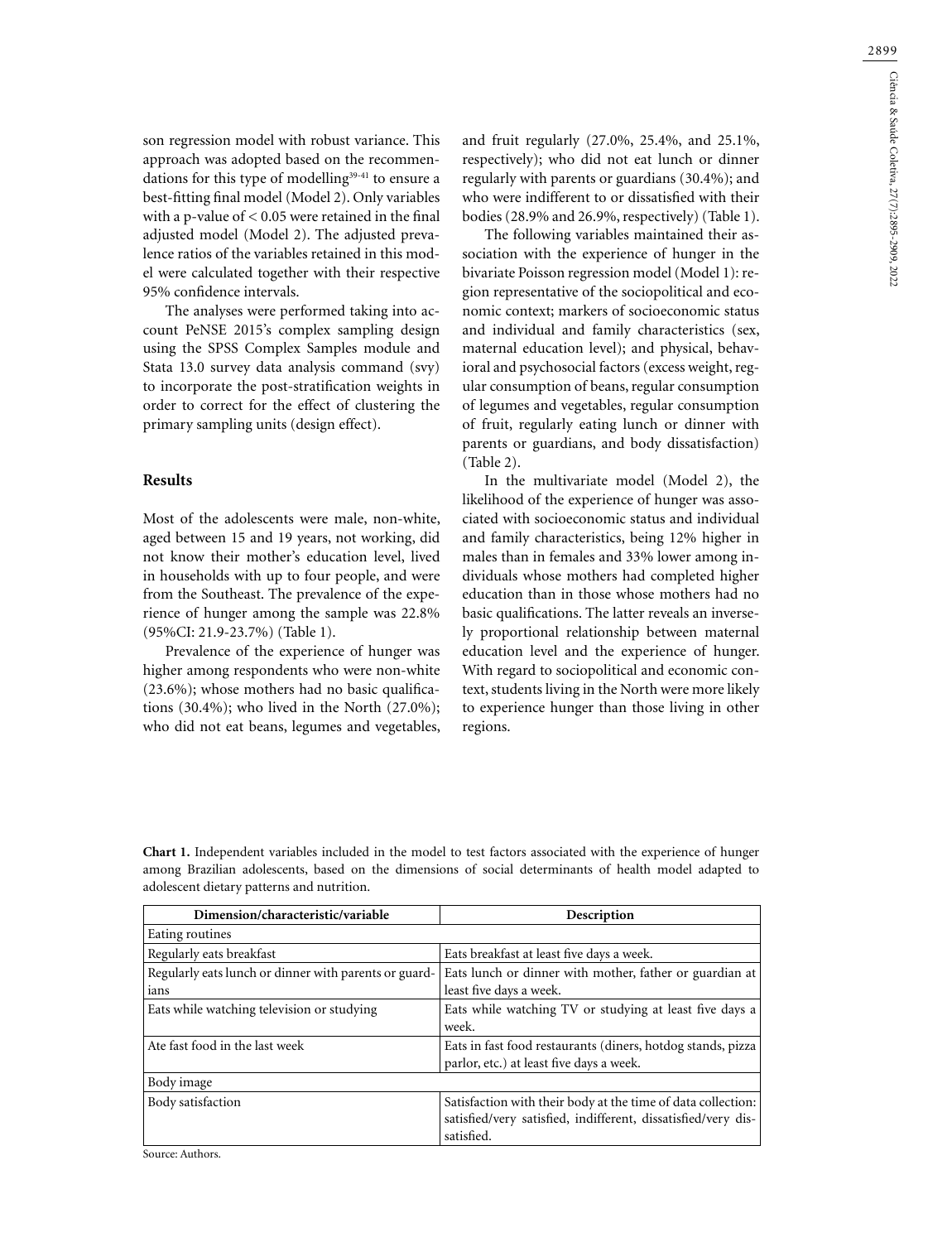Vale D *et al.*

| Variables                                                      | Population Prevalence of the experience of hunger |             |      |           |         |
|----------------------------------------------------------------|---------------------------------------------------|-------------|------|-----------|---------|
|                                                                | $\%$                                              | $\mathbf n$ | $\%$ | 95%CI     | p-value |
| Socioeconomic status and individual and family characteristics |                                                   |             |      |           |         |
| Sociodemographic                                               |                                                   |             |      |           |         |
| Sex                                                            |                                                   |             |      |           | 0.099   |
| Female                                                         | 49.2                                              | 8,258       | 22.0 | 20.7-23.3 |         |
| Male                                                           | 50.8                                              | 8,268       | 23.5 | 22.2-24.9 |         |
| Color/race                                                     |                                                   |             |      |           | 0.018   |
| White                                                          | 36.4                                              | 6,565       | 21.3 | 19.9-22.8 |         |
| Non-white                                                      | 63.6                                              | 9,940       | 23.6 | 22.4-24.8 |         |
| Age group                                                      |                                                   |             |      |           | 0.343   |
| $10-14$ years                                                  | 46.1                                              | 9,376       | 22.3 | 21.1-23.5 |         |
| 15-19 years                                                    | 53.9                                              | 7,150       | 23.2 | 21.8-24.6 |         |
| Working                                                        |                                                   |             |      |           | 0.734   |
| $\rm No$                                                       | 82.0                                              | 14,056      | 22.7 | 21.7-23.7 |         |
| Yes                                                            | 18.0                                              | 2,465       | 23.1 | 20.9-25.5 |         |
| Family                                                         |                                                   |             |      |           |         |
| Maternal education level                                       |                                                   |             |      |           | < 0.001 |
| No basic qualifications                                        | 5.9                                               | 748         | 30.4 | 25.6-35.6 |         |
| Literate                                                       | 20.0                                              | 2,734       | 25.3 | 23.2-27.7 |         |
| Junior high                                                    | 13.1                                              | 2,000       | 21.8 | 19.5-24.2 |         |
| High school                                                    | 22.5                                              | 3,765       | 21.5 | 19.7-23.5 |         |
| Higher education                                               | 13.4                                              | 3,098       | 20.0 | 17.9-22.3 |         |
| Don't know                                                     | 25.3                                              | 4,160       | 22.0 | 20.3-23.8 |         |
| Number of people living in the household                       |                                                   |             |      |           | 0.109   |
| 5 or more                                                      | 40.1                                              | 6,348       | 23.7 | 22.2-25.3 |         |
| Up to $4$                                                      | 59.9                                              | 10,171      | 22.1 | 21.0-23.3 |         |
| Sociopolitical and economic context                            |                                                   |             |      |           |         |
| Region                                                         |                                                   |             |      |           | 0.008   |
| North                                                          | 9.5                                               | 3,186       | 27.0 | 24.8-29.3 |         |
| Northeast                                                      | 29.5                                              | 3,462       | 23.0 | 21.2-24.9 |         |
| Southeast                                                      | 40.2                                              | 3,267       | 21.7 | 20.1-23.4 |         |
| South                                                          | 13.2                                              | 3,201       | 23.1 | 21.5-24.8 |         |
| Mid-west                                                       | 7.7                                               | 3,410       | 21.4 | 19.8-23.2 |         |

Brasil 16,526 22.8 21.9-23.7

Thinness 0.27 No 97.3 16,132 22.7 21.8-23.6 Yes 2.7 393 26.2 20.3-33.1 Excess weight 0.258 Yes 26.6 4,825 21.9 20.2-23.7 No 23.1 22.0-24.2 Short stature 0.076 No 97.6 16,273 22.6 21.7-23.5 Yes 2.4 253 29.6 22.0-38.5

**Physical, behavioral and psychosocial factors**

Nutritional status

**Table 1**. Prevalence of the experience of hunger among Brazilian adolescents (n = 16,526) according to selected

it continues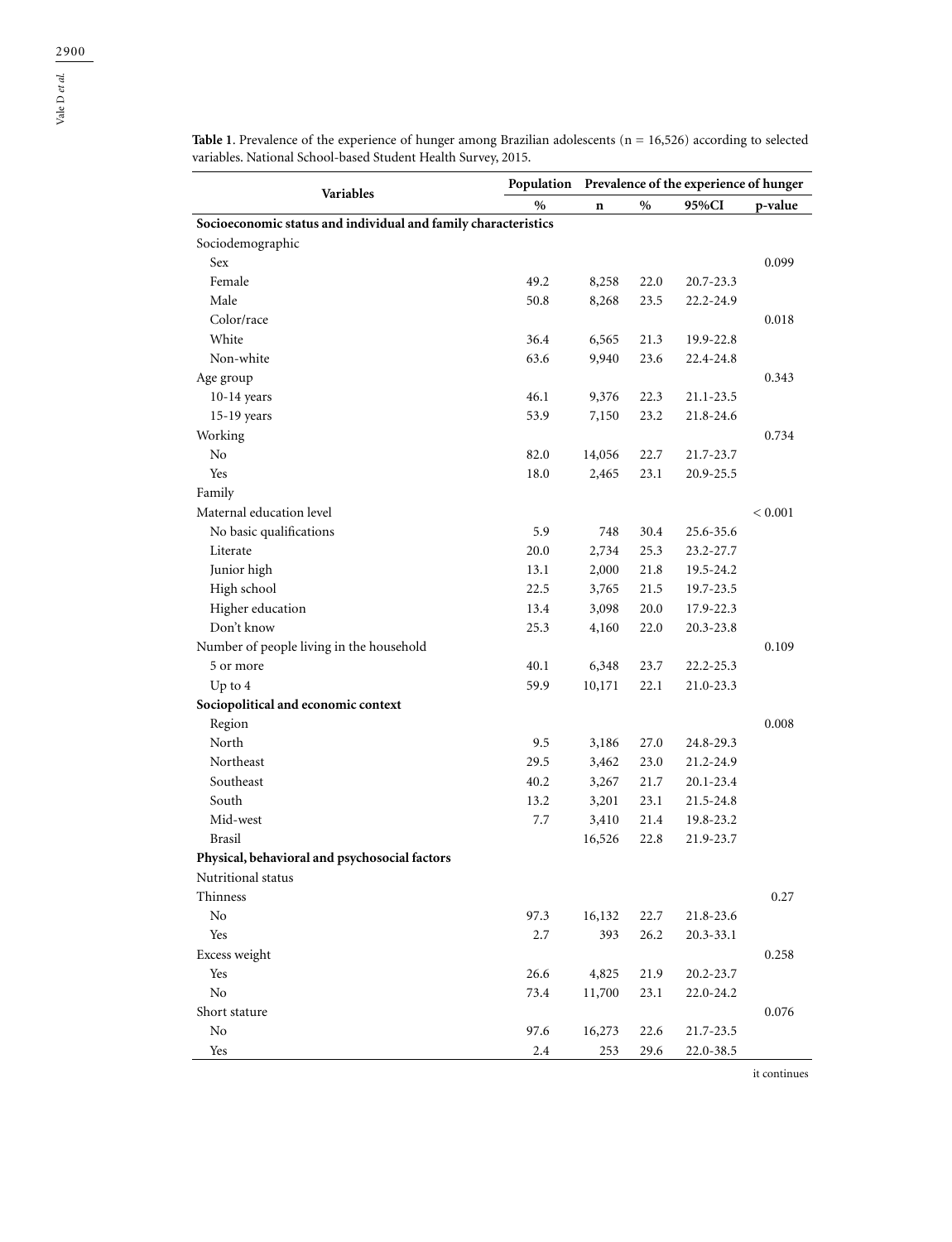|                                                          | Population Prevalence of the experience of hunger |             |      |               |             |
|----------------------------------------------------------|---------------------------------------------------|-------------|------|---------------|-------------|
| Variables                                                | $\%$                                              | $\mathbf n$ | $\%$ | 95%CI         | p-value     |
| Food consumption                                         |                                                   |             |      |               |             |
| Regular consumption of beans                             |                                                   |             |      |               | < 0.001     |
| Yes                                                      | 58.1                                              | 9,167       | 19.7 | 18.5-20.9     |             |
| No                                                       | 41.9                                              | 7,335       | 27.0 | 25.5-28.4     |             |
| Regular consumption of legumes and vegetables            |                                                   |             |      |               | < 0.001     |
| Yes                                                      | 37.9                                              | 6,636       | 18.4 | 17.1-19.8     |             |
| No                                                       | 62.1                                              | 9,871       | 25.4 | 24.2-26.6     |             |
| Regular consumption of fruit                             |                                                   |             |      |               | < 0.001     |
| Yes                                                      | 32.3                                              | 5,591       | 17.9 | 16.4-19.5     |             |
| No                                                       | 67.7                                              | 10,914      | 25.1 | 23.9-26.3     |             |
| Regular consumption of fried savory snacks               |                                                   |             |      |               | 0.966       |
| Yes                                                      | 13.5                                              | 2,171       | 22.8 | 20.5-25.4     |             |
| No                                                       | 86.5                                              | 14,332      | 22.8 | 21.8-23.8     |             |
| Regular consumption of sweets                            |                                                   |             |      |               | 0.288       |
| Yes                                                      | 38.4                                              | 6,097       | 22.1 | 20.7-23.7     |             |
| No                                                       | 61.6                                              | 10,407      | 23.2 | 22.0-24.4     |             |
| Regular consumption of soft drinks                       |                                                   |             |      |               | 0.183       |
| Yes                                                      | 26.1                                              | 4,214       | 23.9 | 22.0-25.8     |             |
| No                                                       | 73.9                                              | 12,297      | 22.4 | 21.4-23.5     |             |
| Regular consumption of savory ultra-processed foods      |                                                   |             |      |               | 0.068       |
| Yes                                                      | 30.2                                              | 4,980       | 21.5 | 19.9-23.1     |             |
| No                                                       | 69.8                                              | 11,514      | 23.3 | 22.2-24.5     |             |
| Eating routines                                          |                                                   |             |      |               |             |
| Regularly eats breakfast                                 |                                                   |             |      |               | 0.092       |
| Yes                                                      | 53.5                                              | 7,231       | 23.6 | $22.2 - 25.0$ |             |
| No                                                       | 52.1                                              | 9,291       | 22.0 | 20.8-23.3     |             |
| Regularly eats lunch or dinner with parents or guardians |                                                   |             |      |               | < 0.001     |
| Yes                                                      | 69.6                                              | 11,913      | 19.7 | 18.7-20.8     |             |
| No                                                       | 30.4                                              | 4,599       | 29.8 | 27.9-31.7     |             |
| Regularly eats while watching TV or studying             |                                                   |             |      |               | 0.092       |
| No                                                       | 52.1                                              | 9,291       | 22.0 | $20.8 - 23.3$ |             |
| Yes                                                      | 47.9                                              | 7,231       | 23.6 | 22.2-25.0     |             |
|                                                          |                                                   |             |      |               |             |
| Regularly eats fast food                                 |                                                   |             |      |               | 0.194       |
| No                                                       | 53.5                                              | 8,709       | 23.3 | 22.1-24.7     |             |
| Yes                                                      | 46.5                                              | 7,798       | 22.1 | 20.8-23.5     |             |
| Body image                                               |                                                   |             |      |               |             |
| Satisfied with their body                                |                                                   |             |      |               | ${}< 0.001$ |
| Satisfied/very satisfied                                 | 71.1                                              | 11,521      | 20.7 | 19.7-21.8     |             |
| Indifferent                                              | 10.6                                              | 1,806       | 28.9 | 26.0-32.1     |             |
| Dissatisfied/very dissatisfied                           | 18.3                                              | 3,038       | 26.9 | 24.7-29.2     |             |

**Table 1**. Prevalence of the experience of hunger among Brazilian adolescents (n = 16,526) according to selected variables. National School-based Student Health Survey, 2015.

Source: Authors.

Associations were also found between the experience of hunger and physical, behavioral and psychosocial factors. The likelihood of ex-

periencing hunger was 8% higher in respondents who were not overweight, 20% higher in those who did not eat beans regularly, 16% higher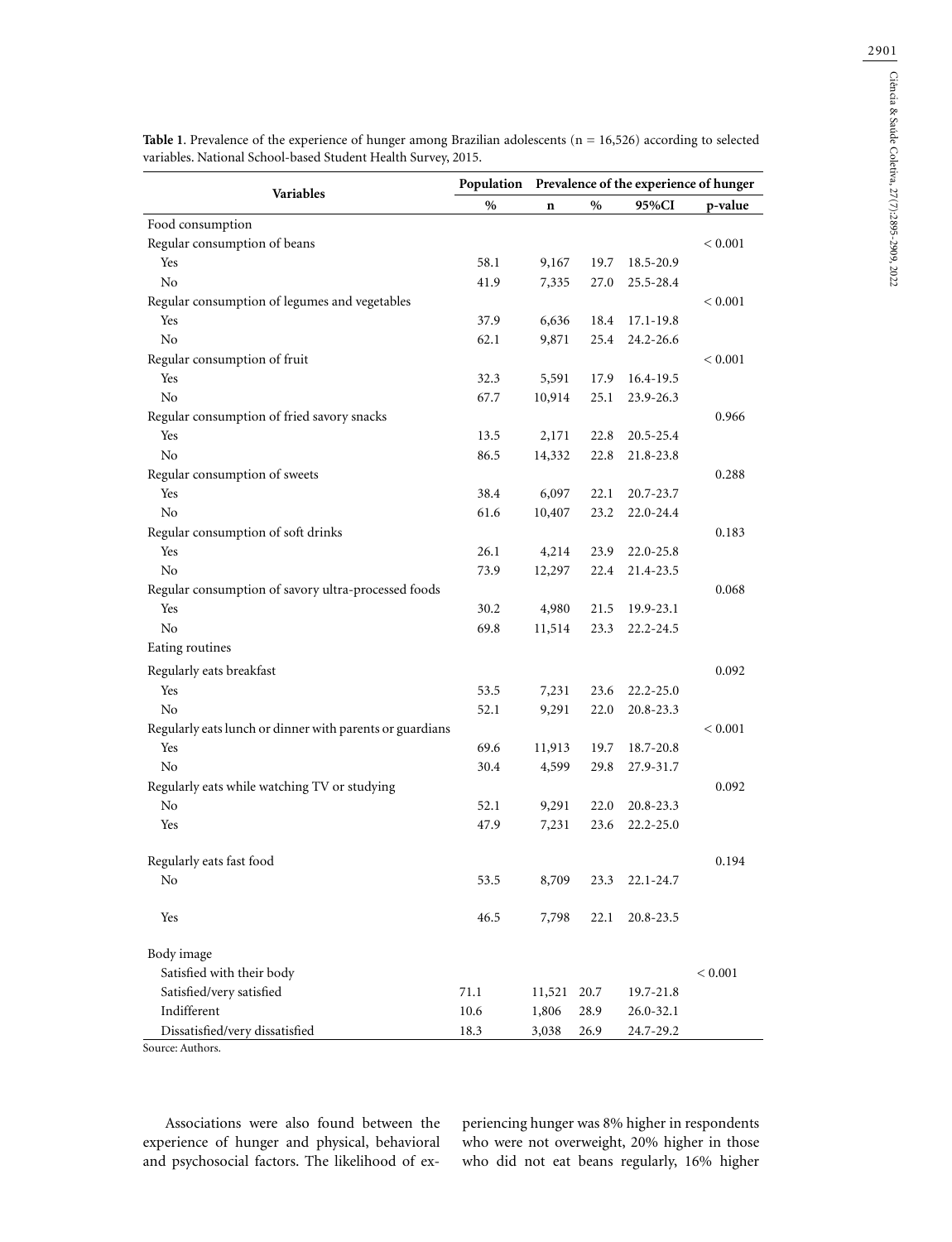**Table 2.** Crude and adjusted prevalence ratios (PR) and confidence intervals (95% CI) for the experience of hunger among Brazilian adolescents (n = 16,526) according to selected variables. National School-based Student Health Survey, 2015.

|                                                                | Model 1             |             | Model 2             |         |
|----------------------------------------------------------------|---------------------|-------------|---------------------|---------|
| Variables                                                      | <b>Crude PR</b>     | p-value     | <b>Adjusted PR</b>  | p-value |
| Socioeconomic status and individual and family characteristics |                     |             |                     |         |
| Sociodemographic                                               |                     |             |                     |         |
| Sex                                                            |                     |             |                     |         |
| Female                                                         | Ref                 |             | Ref                 |         |
| Male                                                           | $1.07(1.01-1.12)$   | 0.026       | $1.12(1.07-1.16)$   | < 0.001 |
| Color/race                                                     |                     |             |                     |         |
| White                                                          | Ref                 |             |                     |         |
| Non-white                                                      | $1.11(0.99-1.23)$   | 0.065       |                     |         |
| Age group                                                      |                     |             |                     |         |
| $10-14$ years                                                  | Ref                 |             |                     |         |
| 15-19 years                                                    | $1.04(0.92 - 1.17)$ | 0.515       |                     |         |
| Working                                                        |                     |             |                     |         |
| No                                                             | Ref                 |             |                     |         |
| Yes                                                            | $1.02(0.93-1.12)$   | 0.696       |                     |         |
| Family                                                         |                     |             |                     |         |
| Maternal education level                                       |                     |             |                     |         |
| No basic qualifications                                        | Ref                 |             | Ref                 |         |
| Literate                                                       | $0.83(0.75-0.93)$   | 0.002       | $0.84(0.76-0.92)$   | 0.001   |
| Junior high                                                    | $0.72(0.57-0.91)$   | 0.006       | $0.73(0.59-0.90)$   | 0.004   |
| High school                                                    | $0.71(0.62 - 0.81)$ | ${}< 0.001$ | $0.70(0.62 - 0.80)$ | < 0.001 |
| Higher education                                               | $0.66(0.56-0.77)$   | < 0.001     | $0.67(0.58-0.77)$   | < 0.001 |
| Don't know                                                     | $0.72(0.64 - 0.82)$ | < 0.001     | $0.75(0.66-0.84)$   | < 0.001 |
| Number of people living in the household                       |                     |             |                     |         |
| 5 or more                                                      | Ref                 |             |                     |         |
| Up to $4$                                                      | $0.93(0.86-1.02)$   | 0.126       |                     |         |
| Sociopolitical and economic context                            |                     |             |                     |         |
| Region                                                         |                     |             |                     |         |
| North                                                          | Ref                 |             | Ref                 |         |
| Northeast                                                      | $0.85(0.78-0.0.93)$ | 0.001       | $0.82$ (0.76-0.87)  | < 0.001 |
| Southeast                                                      | $0.80(0.74-0.87)$   | < 0.001     | $0.85(0.77-0.94)$   | 0.003   |
| South                                                          | $0.86(0.80-0.92)$   | < 0.001     | $0.86(0.79-0.92)$   | < 0.001 |
| Mid-West                                                       | $0.79(0.74-0.85)$   | < 0.001     | $0.86(0.79-0.93)$   | < 0.001 |
| Physical, behavioral and psychosocial factors                  |                     |             |                     |         |
| Nutritional status                                             |                     |             |                     |         |
| Thinness                                                       |                     |             |                     |         |
| No                                                             | Ref                 |             |                     |         |
| Yes                                                            | $1.15(0.85 - 1.57)$ | 0.354       |                     |         |
| Excess weight                                                  |                     |             |                     |         |
| Yes                                                            | Ref                 |             | Ref                 |         |
| $\rm No$                                                       | $1.05(1.00-1.10)$   | 0.042       | $1.08(1.04-1.13)$   | < 0.001 |
| Short stature                                                  |                     |             |                     |         |
| No                                                             | Ref                 |             |                     |         |
| Yes                                                            | $1.31(0.98-1.75)$   | 0.069       |                     |         |

it continues

among those who did not eat legumes and vegetables regularly, 19% higher in those who did not eat fruit regularly, and 41% higher among adolescents who did not Regularly eats lunch or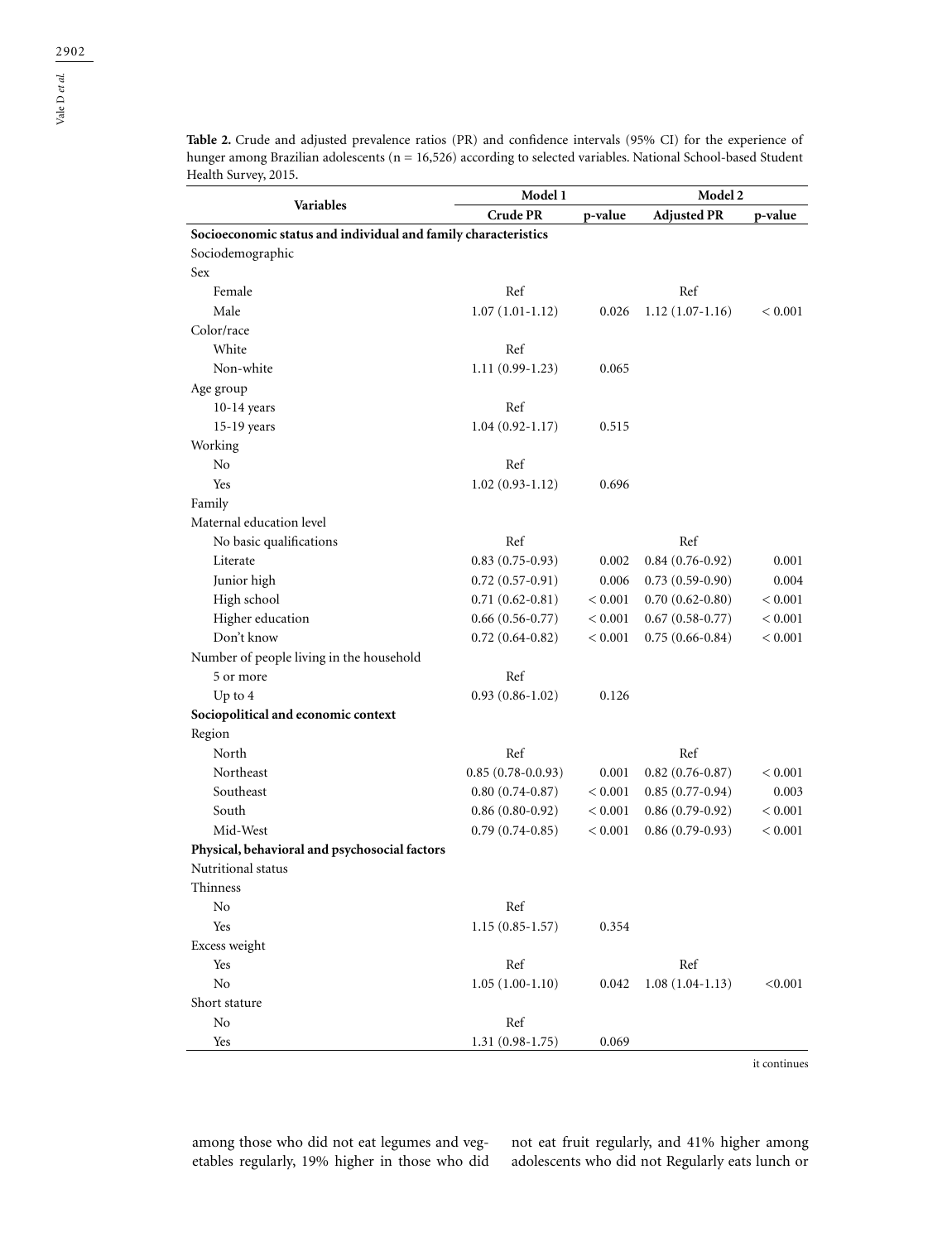| Variables<br><b>Adjusted PR</b><br><b>Crude PR</b><br>p-value<br>p-value<br>Food consumption<br>Regular consumption of beans<br>Ref<br>Ref<br>Yes<br>No<br>$1.27(1.22-1.32)$<br>$1.20(1.13-1.26)$<br>< 0.001<br>${}_{< 0.001}$<br>Regular consumption of legumes and vegetables<br>Ref<br>Ref<br>Yes<br>N <sub>0</sub><br>$1.27(1.22-1.32)$<br>$1.16(1.09-1.22)$<br>< 0.001<br>< 0.001<br>Regular consumption of fruit<br>Yes<br>Ref<br>Ref<br>No<br>$1.29(1.24-1.33)$<br>$1.19(1.13-1.24)$<br>< 0.001<br>< 0.001<br>Regular consumption of fried savory snacks<br>Ref<br>Yes<br>N <sub>0</sub><br>$1.00(0.89-1.09)$<br>0.959<br>Regular consumption of sweets<br>Yes<br>Ref<br>No<br>$1.04(0.98-1.11)$<br>0.199<br>Regular consumption of soft drinks<br>Yes<br>Ref<br>No<br>$0.93(0.83-1.03)$<br>0.185<br>Regular consumption of savory ultra-processed<br>foods<br>Ref<br>Yes<br>No<br>$1.08(1.01-1.14)$<br>0.026<br>Eating routines<br>Regularly eats breakfast<br>Yes<br>Ref<br>No<br>0.072<br>$0.93(0.86-1.01)$<br>Regularly eats lunch or dinner with parents or<br>guardians<br>Yes<br>Ref<br>Ref<br>No<br>$1.51(1.40-1.63)$<br>< 0.001<br>$1.41(1.32-1.52)$<br>${}< 0.001$<br>Eats while watching TV or studying |    |
|---------------------------------------------------------------------------------------------------------------------------------------------------------------------------------------------------------------------------------------------------------------------------------------------------------------------------------------------------------------------------------------------------------------------------------------------------------------------------------------------------------------------------------------------------------------------------------------------------------------------------------------------------------------------------------------------------------------------------------------------------------------------------------------------------------------------------------------------------------------------------------------------------------------------------------------------------------------------------------------------------------------------------------------------------------------------------------------------------------------------------------------------------------------------------------------------------------------------------|----|
|                                                                                                                                                                                                                                                                                                                                                                                                                                                                                                                                                                                                                                                                                                                                                                                                                                                                                                                                                                                                                                                                                                                                                                                                                           |    |
|                                                                                                                                                                                                                                                                                                                                                                                                                                                                                                                                                                                                                                                                                                                                                                                                                                                                                                                                                                                                                                                                                                                                                                                                                           |    |
|                                                                                                                                                                                                                                                                                                                                                                                                                                                                                                                                                                                                                                                                                                                                                                                                                                                                                                                                                                                                                                                                                                                                                                                                                           |    |
|                                                                                                                                                                                                                                                                                                                                                                                                                                                                                                                                                                                                                                                                                                                                                                                                                                                                                                                                                                                                                                                                                                                                                                                                                           |    |
|                                                                                                                                                                                                                                                                                                                                                                                                                                                                                                                                                                                                                                                                                                                                                                                                                                                                                                                                                                                                                                                                                                                                                                                                                           |    |
|                                                                                                                                                                                                                                                                                                                                                                                                                                                                                                                                                                                                                                                                                                                                                                                                                                                                                                                                                                                                                                                                                                                                                                                                                           |    |
|                                                                                                                                                                                                                                                                                                                                                                                                                                                                                                                                                                                                                                                                                                                                                                                                                                                                                                                                                                                                                                                                                                                                                                                                                           |    |
|                                                                                                                                                                                                                                                                                                                                                                                                                                                                                                                                                                                                                                                                                                                                                                                                                                                                                                                                                                                                                                                                                                                                                                                                                           |    |
|                                                                                                                                                                                                                                                                                                                                                                                                                                                                                                                                                                                                                                                                                                                                                                                                                                                                                                                                                                                                                                                                                                                                                                                                                           |    |
|                                                                                                                                                                                                                                                                                                                                                                                                                                                                                                                                                                                                                                                                                                                                                                                                                                                                                                                                                                                                                                                                                                                                                                                                                           |    |
|                                                                                                                                                                                                                                                                                                                                                                                                                                                                                                                                                                                                                                                                                                                                                                                                                                                                                                                                                                                                                                                                                                                                                                                                                           |    |
|                                                                                                                                                                                                                                                                                                                                                                                                                                                                                                                                                                                                                                                                                                                                                                                                                                                                                                                                                                                                                                                                                                                                                                                                                           |    |
|                                                                                                                                                                                                                                                                                                                                                                                                                                                                                                                                                                                                                                                                                                                                                                                                                                                                                                                                                                                                                                                                                                                                                                                                                           |    |
|                                                                                                                                                                                                                                                                                                                                                                                                                                                                                                                                                                                                                                                                                                                                                                                                                                                                                                                                                                                                                                                                                                                                                                                                                           |    |
|                                                                                                                                                                                                                                                                                                                                                                                                                                                                                                                                                                                                                                                                                                                                                                                                                                                                                                                                                                                                                                                                                                                                                                                                                           |    |
|                                                                                                                                                                                                                                                                                                                                                                                                                                                                                                                                                                                                                                                                                                                                                                                                                                                                                                                                                                                                                                                                                                                                                                                                                           |    |
|                                                                                                                                                                                                                                                                                                                                                                                                                                                                                                                                                                                                                                                                                                                                                                                                                                                                                                                                                                                                                                                                                                                                                                                                                           |    |
|                                                                                                                                                                                                                                                                                                                                                                                                                                                                                                                                                                                                                                                                                                                                                                                                                                                                                                                                                                                                                                                                                                                                                                                                                           |    |
|                                                                                                                                                                                                                                                                                                                                                                                                                                                                                                                                                                                                                                                                                                                                                                                                                                                                                                                                                                                                                                                                                                                                                                                                                           |    |
|                                                                                                                                                                                                                                                                                                                                                                                                                                                                                                                                                                                                                                                                                                                                                                                                                                                                                                                                                                                                                                                                                                                                                                                                                           |    |
|                                                                                                                                                                                                                                                                                                                                                                                                                                                                                                                                                                                                                                                                                                                                                                                                                                                                                                                                                                                                                                                                                                                                                                                                                           |    |
|                                                                                                                                                                                                                                                                                                                                                                                                                                                                                                                                                                                                                                                                                                                                                                                                                                                                                                                                                                                                                                                                                                                                                                                                                           |    |
|                                                                                                                                                                                                                                                                                                                                                                                                                                                                                                                                                                                                                                                                                                                                                                                                                                                                                                                                                                                                                                                                                                                                                                                                                           |    |
|                                                                                                                                                                                                                                                                                                                                                                                                                                                                                                                                                                                                                                                                                                                                                                                                                                                                                                                                                                                                                                                                                                                                                                                                                           |    |
|                                                                                                                                                                                                                                                                                                                                                                                                                                                                                                                                                                                                                                                                                                                                                                                                                                                                                                                                                                                                                                                                                                                                                                                                                           |    |
|                                                                                                                                                                                                                                                                                                                                                                                                                                                                                                                                                                                                                                                                                                                                                                                                                                                                                                                                                                                                                                                                                                                                                                                                                           |    |
|                                                                                                                                                                                                                                                                                                                                                                                                                                                                                                                                                                                                                                                                                                                                                                                                                                                                                                                                                                                                                                                                                                                                                                                                                           |    |
|                                                                                                                                                                                                                                                                                                                                                                                                                                                                                                                                                                                                                                                                                                                                                                                                                                                                                                                                                                                                                                                                                                                                                                                                                           |    |
|                                                                                                                                                                                                                                                                                                                                                                                                                                                                                                                                                                                                                                                                                                                                                                                                                                                                                                                                                                                                                                                                                                                                                                                                                           |    |
|                                                                                                                                                                                                                                                                                                                                                                                                                                                                                                                                                                                                                                                                                                                                                                                                                                                                                                                                                                                                                                                                                                                                                                                                                           |    |
|                                                                                                                                                                                                                                                                                                                                                                                                                                                                                                                                                                                                                                                                                                                                                                                                                                                                                                                                                                                                                                                                                                                                                                                                                           |    |
|                                                                                                                                                                                                                                                                                                                                                                                                                                                                                                                                                                                                                                                                                                                                                                                                                                                                                                                                                                                                                                                                                                                                                                                                                           |    |
|                                                                                                                                                                                                                                                                                                                                                                                                                                                                                                                                                                                                                                                                                                                                                                                                                                                                                                                                                                                                                                                                                                                                                                                                                           |    |
| Ref                                                                                                                                                                                                                                                                                                                                                                                                                                                                                                                                                                                                                                                                                                                                                                                                                                                                                                                                                                                                                                                                                                                                                                                                                       | No |
| Yes<br>$1.07(0.99-1.16)$<br>0.072                                                                                                                                                                                                                                                                                                                                                                                                                                                                                                                                                                                                                                                                                                                                                                                                                                                                                                                                                                                                                                                                                                                                                                                         |    |
| Ate fast food in the last week                                                                                                                                                                                                                                                                                                                                                                                                                                                                                                                                                                                                                                                                                                                                                                                                                                                                                                                                                                                                                                                                                                                                                                                            |    |
| Ref<br>No                                                                                                                                                                                                                                                                                                                                                                                                                                                                                                                                                                                                                                                                                                                                                                                                                                                                                                                                                                                                                                                                                                                                                                                                                 |    |
| Yes<br>$0.95(0.87-1.03)$<br>0.196                                                                                                                                                                                                                                                                                                                                                                                                                                                                                                                                                                                                                                                                                                                                                                                                                                                                                                                                                                                                                                                                                                                                                                                         |    |
| Body image                                                                                                                                                                                                                                                                                                                                                                                                                                                                                                                                                                                                                                                                                                                                                                                                                                                                                                                                                                                                                                                                                                                                                                                                                |    |
| Satisified with body                                                                                                                                                                                                                                                                                                                                                                                                                                                                                                                                                                                                                                                                                                                                                                                                                                                                                                                                                                                                                                                                                                                                                                                                      |    |
| Satisfied/very satisfied<br>Ref<br>Ref                                                                                                                                                                                                                                                                                                                                                                                                                                                                                                                                                                                                                                                                                                                                                                                                                                                                                                                                                                                                                                                                                                                                                                                    |    |
| Indifferent<br>$1.40(1.25-1.56)$<br>$1.33(1.18-1.49)$<br>< 0.001<br>< 0.001                                                                                                                                                                                                                                                                                                                                                                                                                                                                                                                                                                                                                                                                                                                                                                                                                                                                                                                                                                                                                                                                                                                                               |    |
| Dissatisfied/very dissatisfied<br>$1.30(1.20-1.41)$<br>< 0.001<br>$1.26(1.18-1.35)$<br>< 0.001                                                                                                                                                                                                                                                                                                                                                                                                                                                                                                                                                                                                                                                                                                                                                                                                                                                                                                                                                                                                                                                                                                                            |    |

**Table 2.** Crude and adjusted prevalence ratios (PR) and confidence intervals (95% CI) for the experience of hunger among Brazilian adolescents (n = 16,526) according to selected variables. National School-based Student Health Survey, 2015.

Ref (reference category) = did not experience hunger/Model 1: crude Poisson regression/Model 2: adjusted Poisson regression.

Source: Authors.

dinner with parents or guardians. The experience of hunger was also associated with level of *body satisfaction*, being higher among those who reported being indifferent (PR = 1.33; 95%CI 1.18- 1.49) and those who were dissatisfied or very dissatisfied (PR = 1.26; 95%CI 1.18-1.35) (Table 2).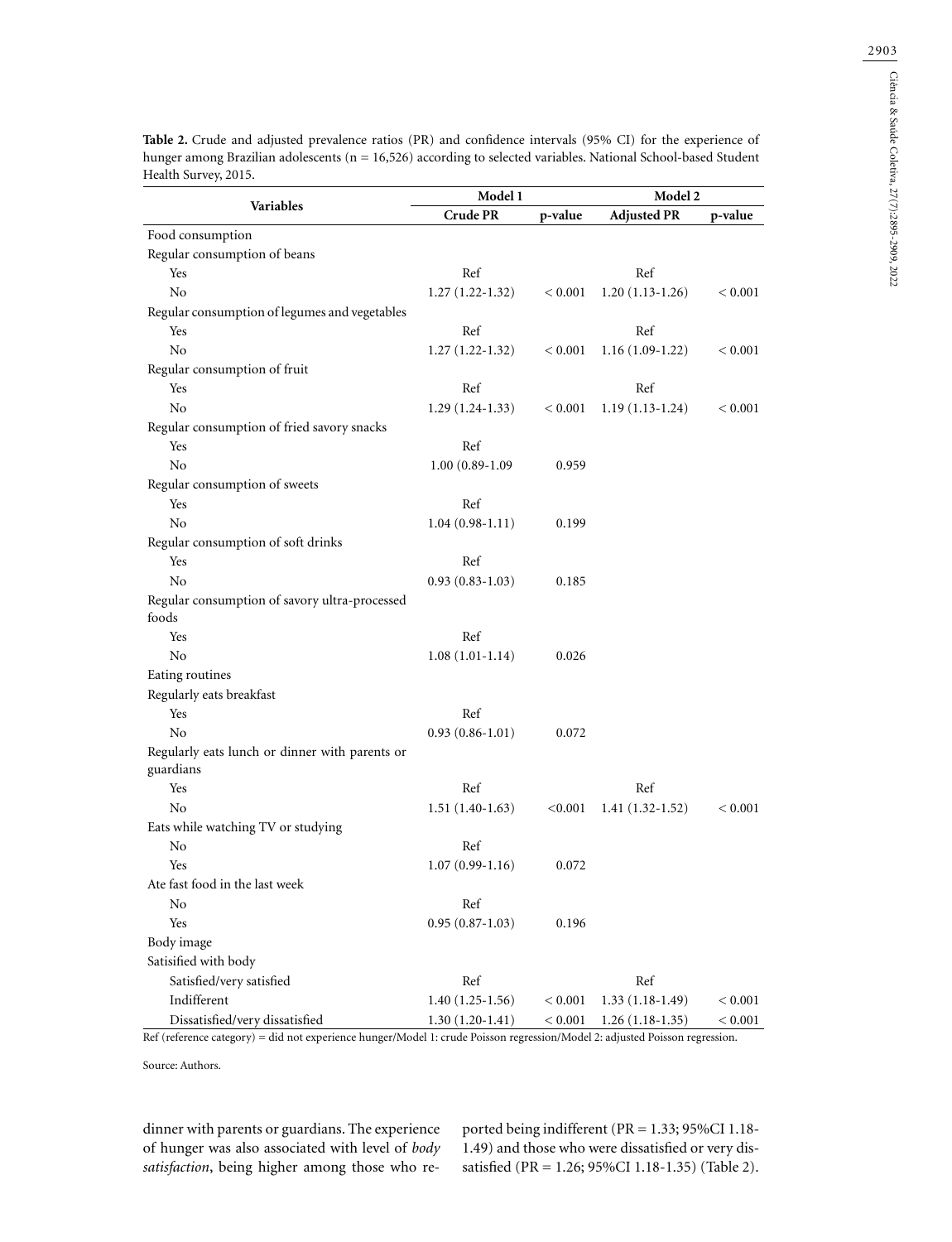## **Discussion**

The prevalence of the experience of hunger among Brazilian adolescents in 2015 (22.8%) was approximately ten times higher than the rate of severe food insecurity (classified as hunger) found by a study with adolescents living in state capitals and the Federal District (2.6%) conducted between 2011 and 2012<sup>27</sup>. This rate is also higher than the rates of severe food insecurity found in households with people aged 5-17 years between 2017 and 2018<sup>25</sup> and in Brazilian households in  $2020^{42}$  (7.3% and 9.0%, respectively).

These differences should be interpreted with caution as each study used different methods. The present study used the answer to a specific question as a marker of the experience of hunger, while the other studies used the Brazilian Food Insecurity Scale23. These comparisons were chosen because we were only able to identify studies of adolescents from state capitals $27$  or specific regions26. Despite these limitations, the findings of the present study confirm increased vulnerability among this age group.

The association between the experience of hunger and a set of characteristics that increase social vulnerability, such as living in the North (sociopolitical and economic context), being male and low maternal education level (socioeconomic status and individual and family characteristics) corroborate the findings of other studies with adolescents in state capitals. In the present study, the prevalence of severe food insecurity was higher among boys, students with mothers without any basic qualifications and those living in the North<sup>27</sup>. The relationship between hunger and being male warrants further investigation, as explanations for this association were not found in the literature. The lack of studies for comparison purposes may be explained by the fact that studies of food insecurity usually assess hunger at household level and the variable sex tends to refer to the head of the household and is related to occupation and family income<sup>42</sup>.

With regard to sociopolitical context, the findings suggest that heightened levels of social inequality in the North contribute to increased food insecurity in this region, which is made up of states with the lowest human development index43. The region is characterized by poor sociopolitical and economic conditions, which have a negative impact on health outcomes, despite improvements between 2000 and 2016<sup>44</sup>.

The coexistence of hunger along with low maternal education level highlights the effect of this variable as a key marker, as shown by studies of social determinants of health<sup>45</sup>. Another study in Brazil shows that, in addition to hunger, adolescents with mothers with a low level of education – which is a proxy for low socioeconomic status – are more prone to the co-occurrence of risk factors for non-communicable chronic diseases (regular consumption of ultra-processed foods, irregular consumption of fruit and legumes, insufficient physical activity, smoking and drinking)<sup>46</sup>. These findings demonstrate the need to strengthen policies that address the structural causes of hunger and improve the education and living standards of women, focusing on eating patterns, nutrition and family health.

The following physical, behavioral and psychosocial factors were associated with the experience of hunger among the adolescents from our sample: not being overweight, irregular consumption of beans, fruit, legumes and vegetables, not regularly eating lunch or dinner with parents or guardians, and indifference to or dissatisfaction with their bodies.

The lack of association between hunger and anthropometric markers of malnutrition (thinness and short stature) corroborate the findings of other Brazilian studies investigating the relationship between these outcomes and different levels of food insecurity (absence of hunger and hunger)<sup>26,47</sup>. However, a meta-analysis with 55,173 individuals from 21 studies in 12 countries found that household food insecurity increased the risk of stunting<sup>48</sup>. Our findings suggest that using anthropometric indicators of malnutrition alone is not the best option for identifying adolescents experiencing hunger.

It is worth highlighting that the lack of association between hunger and nutrition outcomes (thinness, excess weight and short stature) may be the result of the economic and social development witnessed in Brazil in the years leading up to the PeNSE 2015. This period saw large-scale investments in actions to address food and nutrition insecurity, such as the National School Lunch Program and the family benefit program *Programa Bolsa Família*. These actions improved access to adequate dietary energy intake, correcting nutritional deficiencies in most of the population. However, some studies have reported an increase in the consumption of foods of high energy density and minimal nutritional value, which is related to excess weight and obesity $49$ .

Another important finding is irregular consumption of fruit, legumes, vegetables (FLV) and beans among adolescents who experienced hun-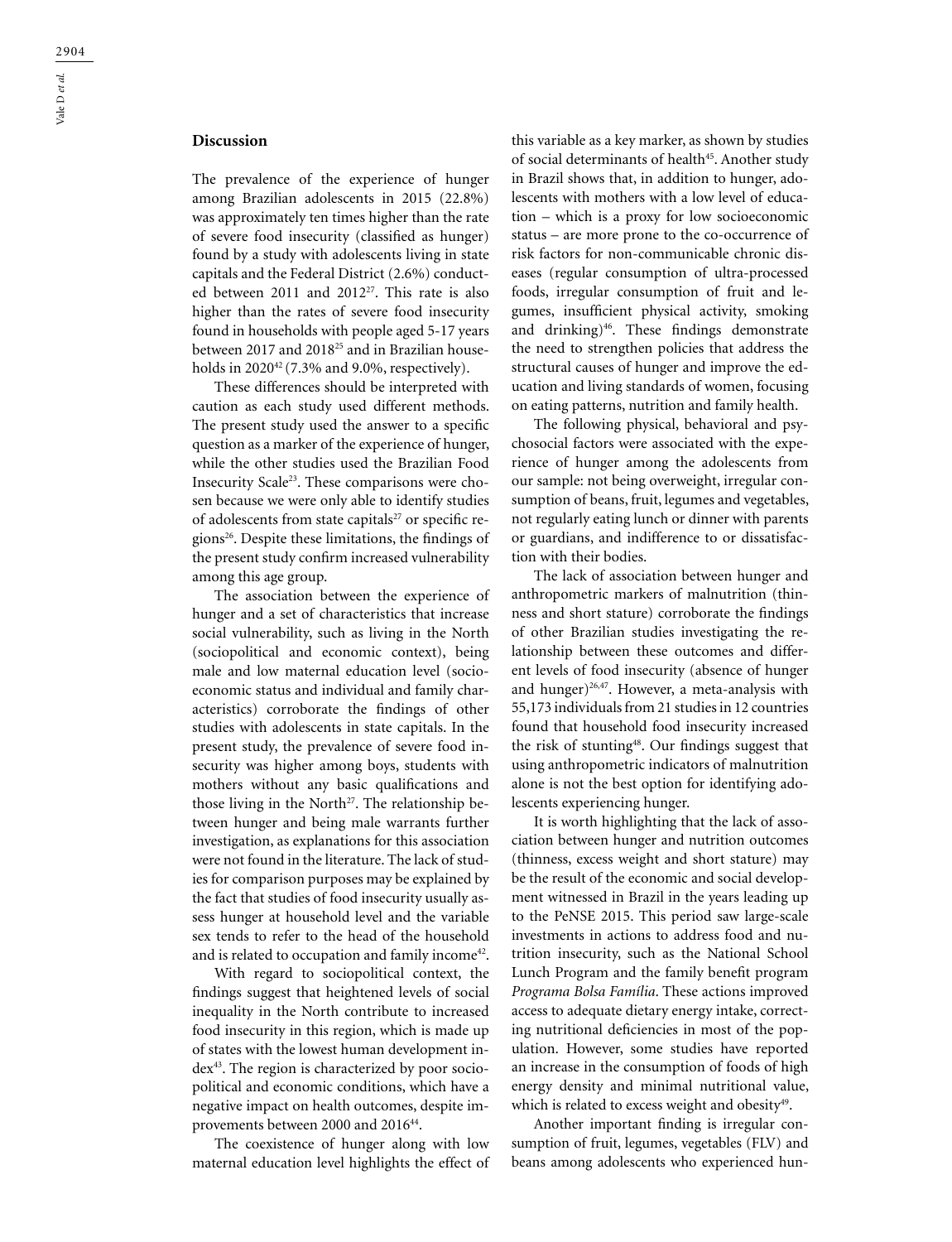2905

ger. It is worth highlighting that households experiencing moderate or severe food insecurity tend to give preference to high energy density foods, resulting in lower availability of low energy density foods, such as fruit, legumes and vegetables<sup>50</sup>. The findings therefore indicate that food consumption is associated with nutritional risk due to the low intake of vitamins, minerals, fiber and bioactive compounds, which coexists with the experience of hunger. This situation results in poor nutritional intake caused by food consumption patterns that are restricted to certain food groups<sup>51</sup>.

Similar results were found by a study with adolescents living in the Amazon, which showed that the prevalence of household food and nutrition insecurity was related to low consumption of vegetables, fruit and legumes<sup>52</sup>. In addition, a systematic literature review examining the relationship between food insecurity and dietary indicators also reported lower consumption of food builders and regulators and sources of iron, which include FLV and beans, in people experiencing food insecurity<sup>53</sup>.

Irregular consumption of beans (despite being a staple food for poorer populations) may be explained by a general reduction in the consumption of this food by the Brazilian population. The annual per capita consumption of beans dropped by half between 2008 and 2018 (12.4 kg in 2002- 2003, 9.12 kg in 2008-2009, and 5.91 kg in 2017- 2018). The share of beans in daily calorie intake also fell over the same period: 5.8% in 2002-2003, 4.8% in 2008-2009, and 4.3% in 2017-201854. The results of the food consumption component of the household budget survey show that the consumption of beans fell between the periods 2008-2009 and 2017-2018 across all regions, income strata and age groups. The frequency of consumption among adolescents dropped from 71.7% (2008-2009) to 58.2% (2017-2018)<sup>55</sup>.

The association between the experience of hunger and indifference and body dissatisfaction is noteworthy. It is known that body dissatisfaction among adolescents increases the risk of developing eating disorders, such as compensatory behavior to prevent weight gain<sup>56</sup>. In addition to food and nutrition insecurity, this aspect poses a risk to physical and mental health. Worrying about one's body from an aesthetic rather than health perspective when linked to dissatisfaction with self-image amounts to a social construction influenced by the media and appears to have a greater impact on more vulnerable groups<sup>57</sup>.

Adolescents who worry about their bodies tend to create multiple needs (supplements, clothes, cosmetic interventions, etc.) that take precedence over food consumption and interfere with other basic needs and aspects of development, such as education and social interaction. Body dissatisfaction is one of the main factors associated with risk behaviors for eating disorders and emerging evidence indicates that food insecurity is cross-sectionally associated with these disorders<sup>58</sup>.

Another interesting association identified in the adjusted model was that between the experience of hunger and behavioral aspects of eating routines (frequency of eating lunch or dinner with parents or guardians). The relationship between this variable and lower socioeconomic status was identified by a study using data from Sample 1 of the PeNSE 2015. The findings showed that the prevalence of regularly eating lunch or dinner with parents or guardians was higher among adolescents from more advantaged groups (white, higher goods and services scores, from the South)<sup>59</sup>.

Regularly eating together as a family is a positive marker of dietary patterns, nutrition and health and is consistently emphasized in guidance about eating a healthy, balanced diet, such as the Dietary Guidelines for the Brazilian Population<sup>60</sup>. It is during meals that families share food knowledge and experiences, creating bonds and developing eating habits<sup>61</sup>. This is why we chose to test eating behavior variables in the statistical models. Future research should investigate factors associated with low frequency of family meals among socially vulnerable populations in Brazil.

Dallacker *et al*. 62 suggest four possible types of association between family meal frequency and health: (1) these meals are a causal factor in improving adolescent eating behaviors and nutritional health; (2) health-conscious families eat together more frequently; (3) the link between meal frequency and nutritional health are explained by other variables, such as socioeconomic status or family functioning; and (4) there is reciprocal relationship between meal frequency and nutritional health, where healthy families have more regular family meals and, at the same time, more regular family meals promote family nutritional health<sup>62</sup>.

Frequency of family meals therefore appears to be a marker of food consumption and nutrition quality of diets and may be linked to socioeconomic status. In this sense, Gomes and Pereira<sup>63</sup> suggest that not eating meals together regularly illustrates the ambivalence of poor families towards senti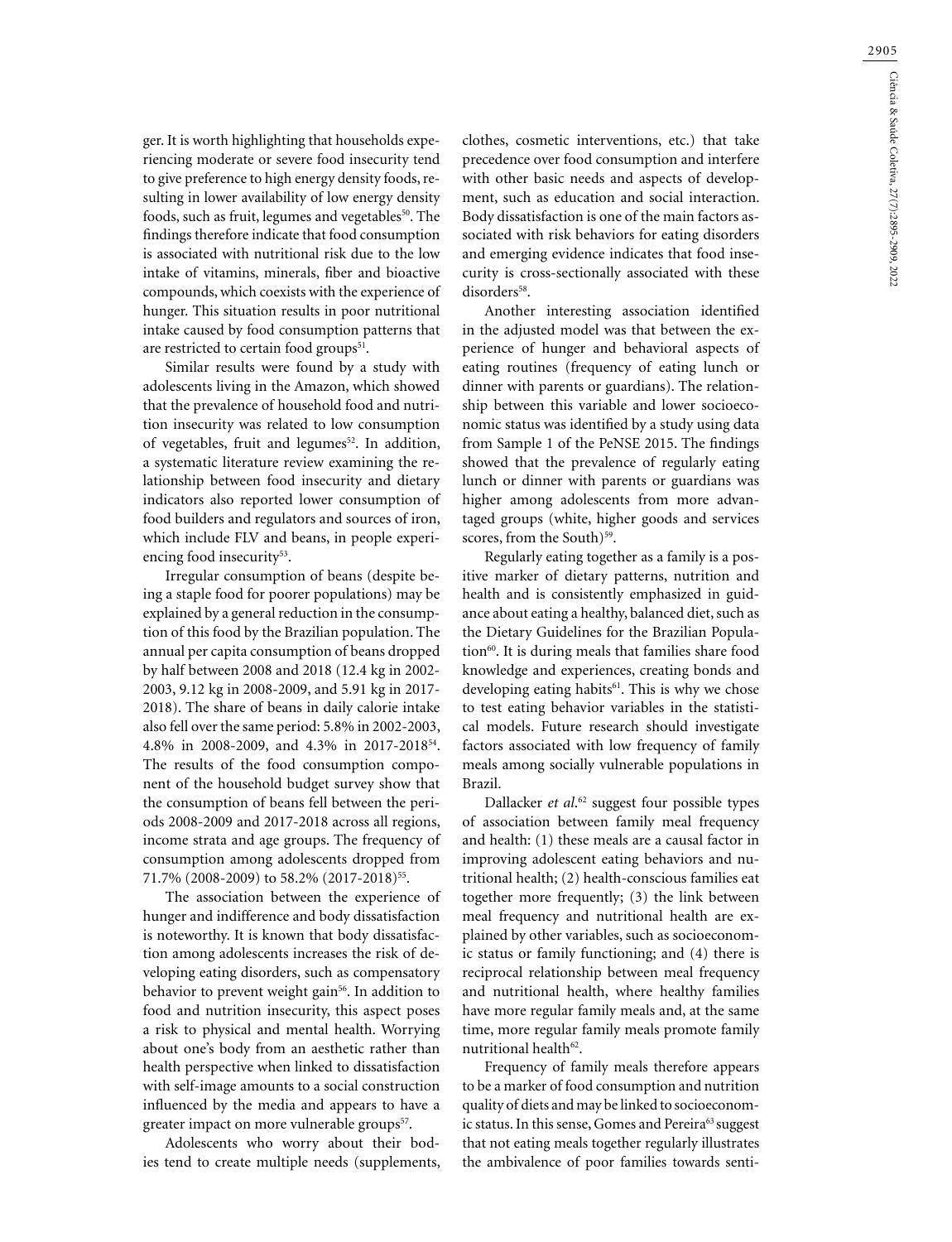ments of "bringing together/pushing apart"<sup>63</sup>. In practice, poor families with exhausting study and workloads find it difficult to eat together, which in turn hampers the construction of spaces to share mealtimes as health promoters.

Study limitations include the fact that we did not examine economic factors such as family income, which could have resulted in a model with a better fit. In addition, we used the answer to a specific question as a marker of the experience of hunger rather than a validated psychometric scale for assessing food insecurity. We suggest that the dependent variable question about the experience of hunger is modified for future studies to make it clear whether the participant experienced hunger because there was not enough food at home or because there was not the food that the participant likes to eat. This observation is important in relation to the comparison of results.

Despite these limitations, our findings present innovative and valid measures for assessing hunger among adolescents in different contexts in Brazil, using appropriate estimates that take into account the effect of PeNSE's complex sampling design. Another important strength of this study is that we used a wide range of variables to assess food and nutrition security, illustrating the complementarity of markers of hunger and multi-factorial nature of this phenomenon<sup>53</sup>.

This type of study offers a good alternative for screening severe food insecurity in a given population, especially considering the sampling method and representativeness of the data used.

Our findings reveal an important association between the experience of hunger among adolescents in Brazil and social determinants of health related to the sociopolitical and economic context, socioeconomic status, individual and family characteristics, and behavioral and psychosocial factors, such as food consumption, eating routines and body dissatisfaction. These factors create a context of vulnerability, posing a worrying risk of food insecurity and negative health and nutrition outcomes.

This complex context should therefore be monitored and taken into account in the planning of policies and actions to tackle food insecurity and promote health among this group. Focusing on nutritional care and health promotion, these initiatives should foster improvements in living standards and encompass individual and family behaviors, emphasizing food and nutrition education and the promotion of food environments that promote health and access at all times to adequate food. Finally, it is important to highlight that adolescents' rights should be protected in accordance with the legislation so that they are able to develop their full potential as Brazilian citizens.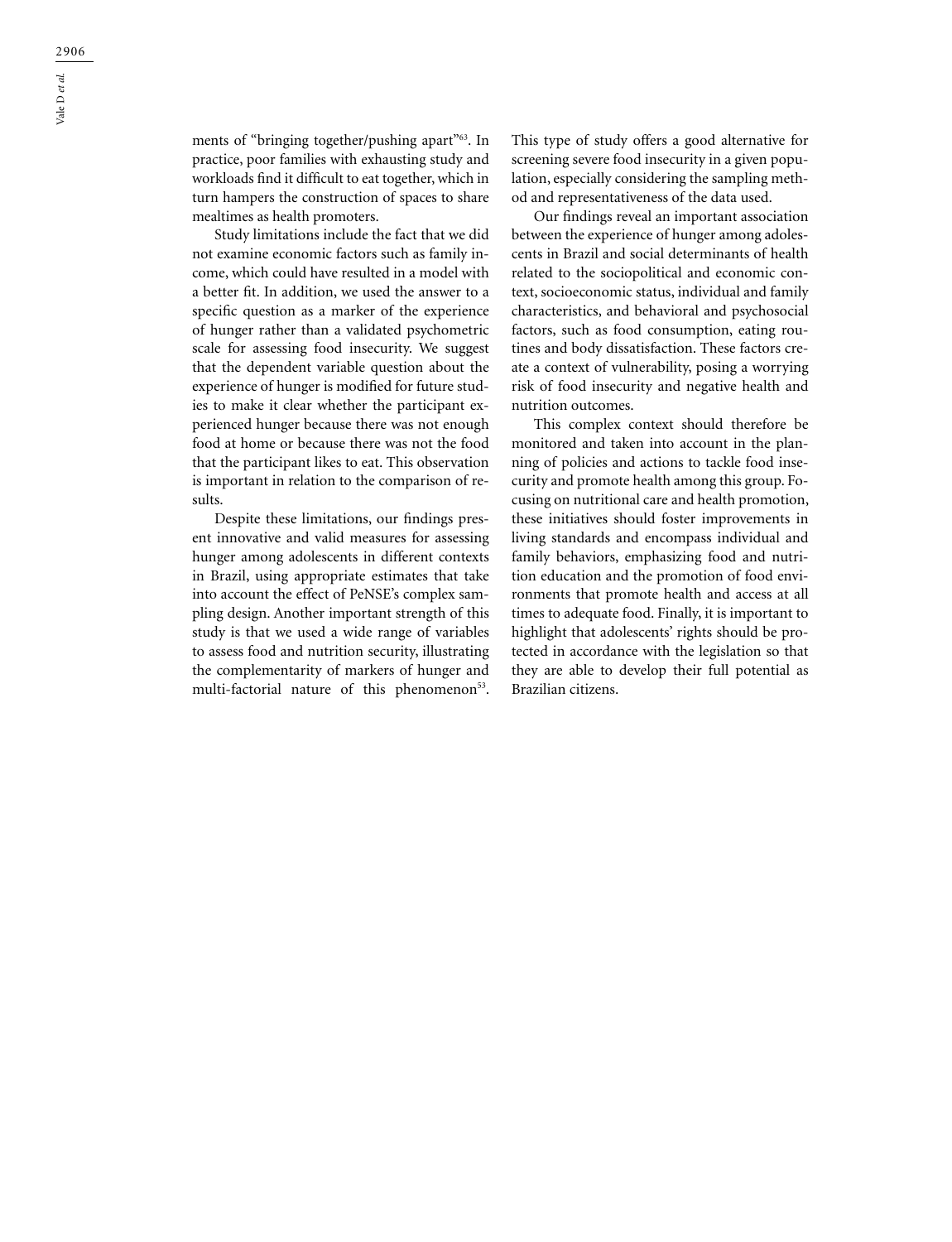# **Collaborations**

D Vale: study conception and design, data anal ysis and interpretation, drafting the article and revising it critically for important intellectual content, and approving the final version to be published. TT Santos: data interpretation; revis ing the article critically for important intellectu al content, and approving the final version to be published. RD Fernandes: data interpretation, revising the article critically for important intel lectual content, and approving the final version to be published. NLA Cabral: data interpretation, revising the article critically for important intel lectual content, and approving the final version to be published. CO Lyra: data interpretation, revising the article critically for important intel lectual content, and approving the final version to be published. AGRC Oliveira: study concep tion and design, data analysis and interpretation, drafting the article and revising it critically for important intellectual content, and approving the version to be published.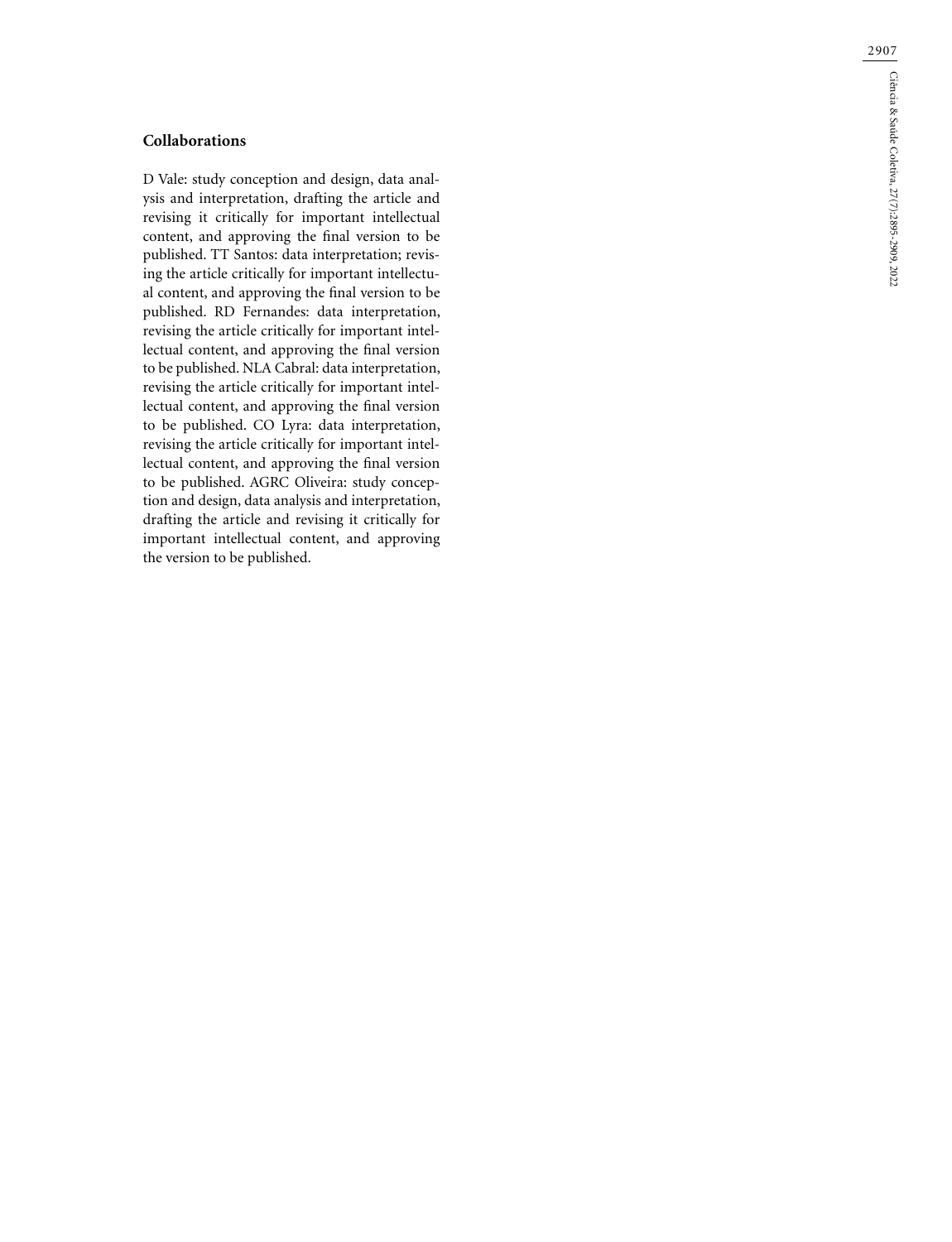## **References**

- 1. Golden NH, Schneider M, Wood C. Preventing Obesity and Eating Disorders in Adolescents. *Pediatrics* 2016; 138(3):e20161649.
- 2. Kim Y, Austin SB, Subramanian SV, Thomas JJ, Eddy KT, Franko DL, Rodgers RF, Kawachi I. Risk factors for disordered weight control behaviors among Korean adolescents: Multilevel analysis of the Korea Youth Risk Behavior Survey. *Int J Eat Disord* 2018; 51(2):124-138.
- 3. Nagata JM, Garber AK, Tabler JL, Murray SB, Bibbins-Domingo K. Differential Risk Factors for Unhealthy Weight Control Behaviors by Sex and Weight Status Among U.S. Adolescents. *J Adolesc Health* 2018; 63(3):335-341.
- 4. Ferreira CS, Andrade FB. Desigualdades socioeconômicas associadas ao excesso de peso e sedentarismo em adolescentes brasileiros. *Cien Saude Colet* 2021; 26(3):1095-1104.
- 5. Militello LK, Kelly S, Melnyk BM, Smith L, Petosa R. A Review of Systematic Reviews Targeting the Prevention and Treatment of Overweight and Obesity in Adolescent Populations. *J Adolesc Health* 2018; 63(6):675-687.
- 6. Beserra JB, Soares NIS, Marreiros CS, Carvalho CMRG, Martins MCC, Freitas BJSA, Santos MM, Frota KMG. Crianças e adolescentes que consomem alimentos ultraprocessados possuem pior perfil lipídico? Uma revisão sistemática. *Cien Saude Colet* 2020; 25(12):4979-4989.
- 7. Gubelmann A, Berchtold A, Barrense-Dias Y, Akre C, Newman CJ, Suris J-C. Youth With Chronic Conditions and Risky Behaviors: An Indirect Path. *J Adolesc Health* 2018; 63(6):785-791.
- 8. Brasil. Lei nº 8.069, de 13 de julho de 1990. Dispõe sobre o Estatuto da Criança e do Adolescente e dá outras providências. *Diário Oficial da União* 1990; 26 set.
- 9. Terribele FBP, Munhoz TN. Violência contra escolares no Brasil: Pesquisa Nacional da Saúde do Escolar (PeNSE, 2015). *Cien Saude Colet* 2021; 26(1):241-254.
- 10. Marin-Leon L, Francisco PMSB, Segall-Corrêa AM, Panigassi G. Bens de consumo e insegurança alimentar: diferenças de gênero, cor de pele autorreferida e condição socioeconômica. *Rev Bras Epidemiol* 2011; 14(3):398-410.
- 11. Maluf RS, Reis MC. Conceitos e Princípios de Segurança Alimentar e Nutricional. In: Rocha C, organizador. *Segurança Alimentar e Nutricional: perspectivas, aprendizados e desafios para as políticas públicas*. Rio de Janeiro: Editora Fiocruz; 2013. p. 15-42.
- 12. Brasil. Lei nº 11.346, de 15 de setembro de 2006. Cria o Sistema Nacional de Segurança Alimentar e Nutricional (SISAN) com vistas em assegurar o direito humano à alimentação adequada e dá outras providências. *Diário Oficial da União* 2006; 18 set.
- 13. Sousa LRM, Segall-Corrêa AM, Ville AS, Melgar-Quiñonez H. Food security status in times of financial and political crisis in Brazil. *Cad Saude Publica* 2019; 35(7):e00084118.
- 14. Nascimento AL, Andrade SLLS. Segurança alimentar e nutricional: pressupostos para uma nova cidadania? *Cien Cultura* 2010; 62(4):34-38.
- 15. Bezerra MS, Jacob MCM, Ferreira MAF, Vale D, Mirabal IRB, Lyra CO. Insegurança alimentar e nutricional no brasil e sua correlação com indicadores de vulnerabilidade. *Cien Saude Colet* 2020; 25(10):3833-3846.
- 16. World Health Organization (WHO). *A conceptual framework for action on the social determinants of health*. Geneva: WHO; 2010.
- 17. World Health Organization (WHO). *Declaração Política do Rio sobre Determinantes Sociais da Saúde*. Rio de Janeiro: WHO; 2011.
- 18. Castro J. *Geografia da fome: o dilema brasileiro: pão ou aço*. 11ª ed. Rio de Janeiro: Civilização Brasileira; 2011.
- 19. Freitas MCS. *Agonia da fome*. Rio de Janeiro: Editora Fiocruz, Salvador: EDUFBA; 2003.
- 20. Rede PENSSAN. *Olhe para a fome* [Internet]. [acesso 2021 ago 3]. Disponível em: http://olheparaafome. com.br.
- 21. Food and Agriculture Organization of the United Nations (FAO). *O Estado Da Segurança Alimentar e Nutricional no Brasil: Um retrato multidimensional - Relatório 2014*. Brasília: FAO; 2014.
- 22. Amuna P, Zotor FB. Epidemiological and nutrition transition in developing countries: impact on human health and development. *Proc Nutr Soc* 2008; 67(1):82-90.
- 23. Kepple AW, Segall-Corrêa AM. Conceituando e medindo segurança alimentar e nutricional. *Cien Saude Colet* 2011; 16(1):187-199.
- 24. Carmo ME, Guizardi FL. O conceito de vulnerabilidade e seus sentidos para as políticas públicas de saúde e assistência social. *Cad Saude Publica* 2018; 34(4):1-14.
- 25. Instituto Brasileiro de Geografia e Estatística (IBGE). *Pesquisa de orçamentos familiares: 2017-2018: análise da segurança alimentar no Brasil*. Rio de Janeiro: IBGE; 2020.
- 26. Oliveira JS, Lira PIC, Veras ICL, Maia SR, Lemos MCC, Andrade SLLS, Viana Junior MJ, Pinto FCL, Leal VS, Bastista Filho M. Estado nutricional e insegurança alimentar de adolescentes e adultos em duas localidades de baixo índice de desenvolvimento humano. *Rev Nutr* 2009; 22(4):453-465.
- 27. Coelho SEAC, Gubert MB. Insegurança alimentar e sua associação com consumo de alimentos regionais brasileiros. *Rev Nutr* 2015; 28(5):555-567.
- 28. Brasil. Ministério da Saúde (MS). *Marco de referência da vigilância alimentar e nutricional na atenção básica*. Brasília: MS; 2015.
- 29. Instituto Brasileiro de Geografia e Estatística (IBGE). *Pesquisa Nacional de Saúde do Escolar: 2015. Microdados. Arquivos de Microdados da PeNSE 2015* [Internet]. [acessado 2021 ago 22]. Disponível em: https://www. ibge.gov.br/estatisticas/sociais/populacao/9134-pesquisa-nacional-de-saude-do-escolar.html?edicao=9135&t=microdados.
- 30. Instituto Brasileiro de Geografia e Estatística (IBGE). *Pesquisa nacional de saúde do escolar: 2015*. Rio de Janeiro: IBGE; 2016.
- 31. Vale D. *Alimentação e nutrição de adolescentes no Brasil: notas epidemiológicas*. Mossoró: Editora UERN; 2020.